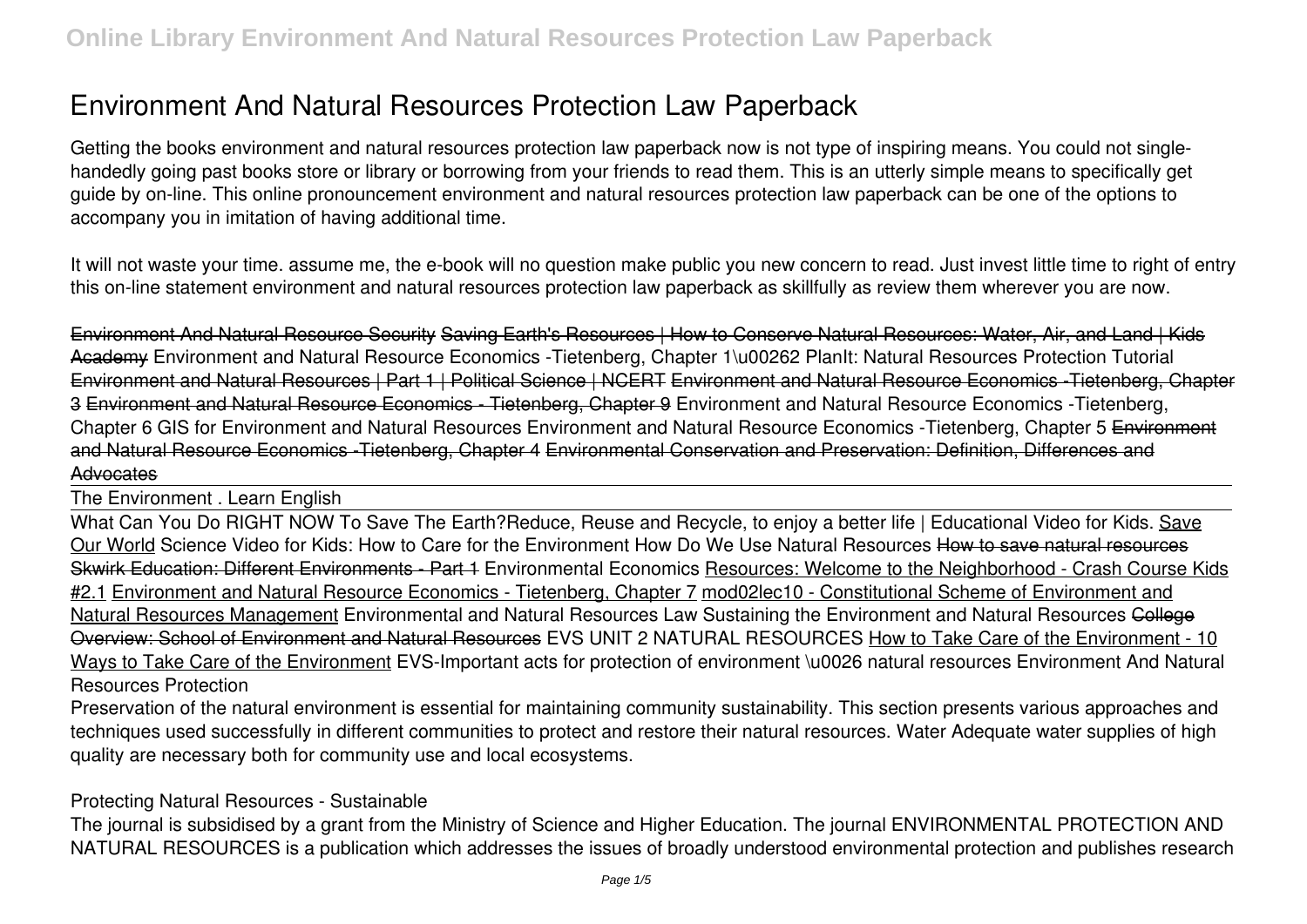and review papers. All these articles and papers are peer-reviewed.

**Environmental Protection and Natural Resources / Ochrona ...**

Environmental protection is the practice of protecting the natural environment by individuals, organizations and governments. Its objectives are to conserve natural resources and the existing natural environment and, where possible, to repair damage and reverse trends. Due to the pressures of overconsumption, population growth and technology, the biophysical environment is being degraded, sometimes permanently. This has been recognized, and governments have begun placing restraints on activities

#### **Environmental protection - Wikipedia**

environmental protection tools and strategies is essential in protecting the community<sup>[]</sup>s natural resources. Natural resources are important features in Woodbury providing stormwater management and flood control, contrib-uting to air quality, increasing property values and creating a sense of place and identity for the community. Sustainability

#### **Natural Resource Management and Environmental Protection**

The sustainable management of the environment and natural resources is vital for economic growth and human wellbeing. When managed well, renewable natural resources, watersheds, productive landscapes and seascapes can provide the foundation for sustained inclusive growth, food security and pover...

#### **Environment - World Bank**

The Department of Energy & Environmental Protection's (DEEP) protects Connecticut's diversified landscape through programs that improve air quality, restore and protect waterways, and address the remnants of our industrial legacy through site cleanup and waste management efforts.

#### **Environmental Protection and Natural Resources**

~~ eBook Environment And Natural Resources Protection Law ~~ Uploaded By Arthur Hailey, environmental law or sometimes known as environmental and natural resources law is a term used to explain regulations statutes local national and international legislation and treaties designed to protect the environment from damage and to

#### **Environment And Natural Resources Protection Law**

The key aspect of natural resources is that they dictate the survival of humans and other life forms on earth. These resources include land, rocks, forests (vegetation), water (ocean, lakes, streams, seas, and rivers), fossil fuel, animals (fish, wild life, and domesticated animals), minerals, sunlight and air.

**What are Natural Resources, Types and Threats to Natural ...**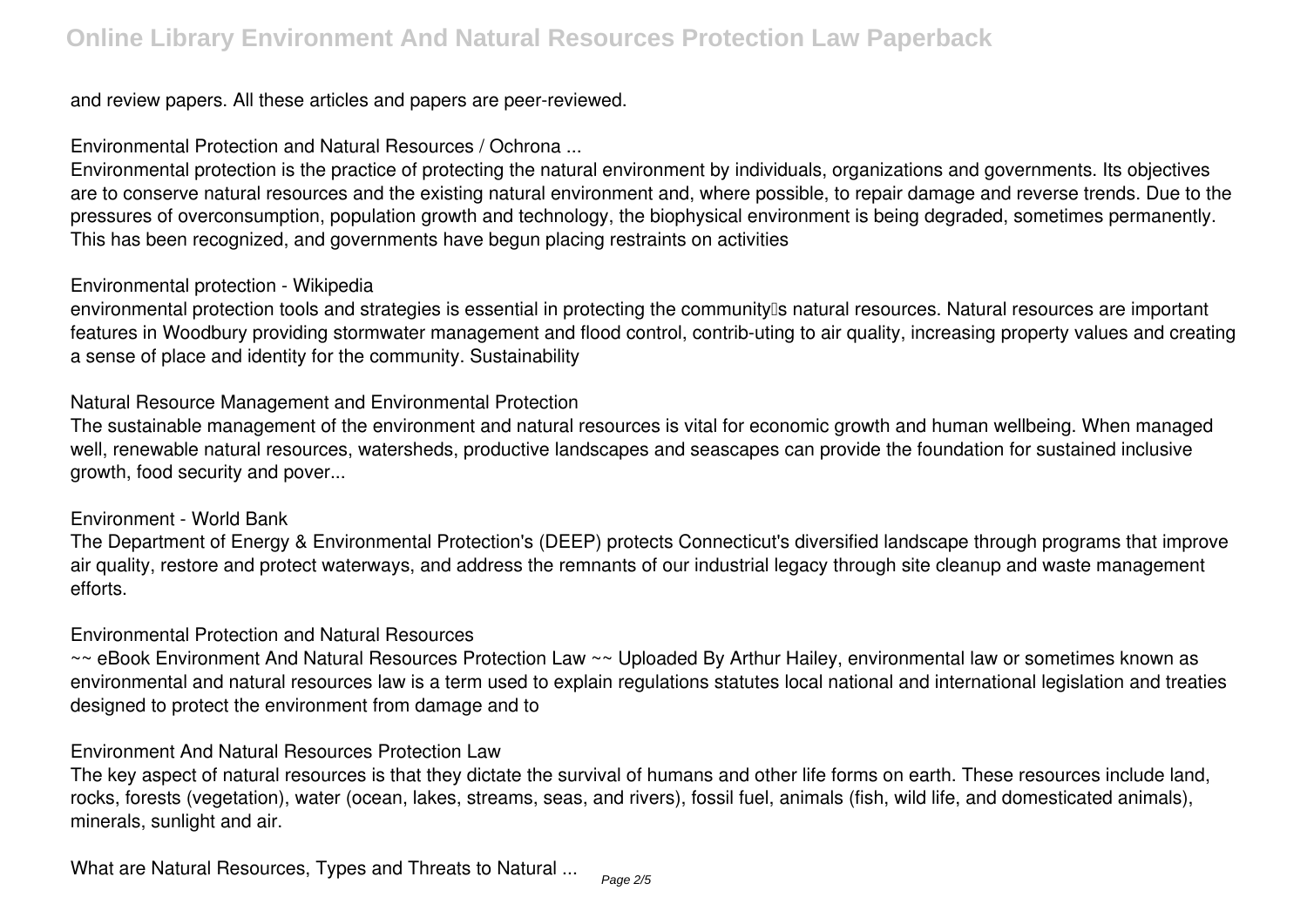## **Online Library Environment And Natural Resources Protection Law Paperback**

Integrated natural resource management (INRM) is a process of managing natural resources in a systematic way, which includes multiple aspects of natural resource use (biophysical, socio-political, and economic) meet production goals of producers and other direct users (e.g., food security, profitability, risk aversion) as well as goals of the wider community (e.g., poverty alleviation, welfare ...

#### **Natural resource management - Wikipedia**

Find information about weather, agriculture, wildlife, energy, natural resources, pollution, environmental protection and fishing/hunting.

Natural resource policies provide the foundation for sustainable resource use, management, and protection. Natural Resource Policy blends policy processes, history, institutions, and current events to analyze sustainable development of natural resources. The booklls detailed coverage explores the market and political allocation and management of natural resources for human benefits, as well as their contributions for environmental services. Wise natural resource policies that promote sustainable development, not senseless exploitation, promise to improve our quality of life and the environment. Public or private policies may be used to manage natural resources. When private markets are inadequate due to public goods or market failure, many policy options, including regulations, education, incentives, government ownership, and hybrid public/private policy instruments may be crafted by policy makers. Whether a policy is intended to promote intensive management of natural resources to enhance sustained yield or to restore degraded conditions to a more socially desirable state, this comprehensive guide outlines the ways in which natural resource managers can use their technical skills within existing administrative and legal frameworks to implement or influence policy.

Redefining Diversity and Dynamics of Natural Resources Management in Southeast Asia, Volumes 1-4 brings together scientific research and policy issues across various topographical areas in Asia to provide a comprehensive overview of the issues facing this region. Natural Resource Dynamics and Social Ecological Systems in Central Vietnam: Development, Resource Changes and Conservation Issues, Volume 3, focuses on the issues specific to Central Vietnam that are also found globally. War had significantly impacted both land and water resources, from which it had to recover environmentally. Additionally, this is an area with growing urbanization pressures and industrial development, both of which are known for stretching resources beyond their limits. The introduction of several hydro-electric power projects have even further eroded the local agricultural and forest ecosystems. This volume looks at Central Vietnam holistically, from management and use to policy and data-driven solutions. Provides land management practitioners and policy makers with the tools to deal with natural resource issues in a developing nation Reviews the impacts of the first PES, Payment for Ecosystem Services, policies upon which were based similar programs in Latin America Reviews the current and potential future land management of Central Vietnam, giving an eye to solutions for any nation impacted by war, trying to balance development with conservation efforts and provide their populations with sustainable economic futures Examines Central Vietnam holistically, from management and use to policy and data-driven solutions

This work has been selected by scholars as being culturally important, and is part of the knowledge base of civilization as we know it. This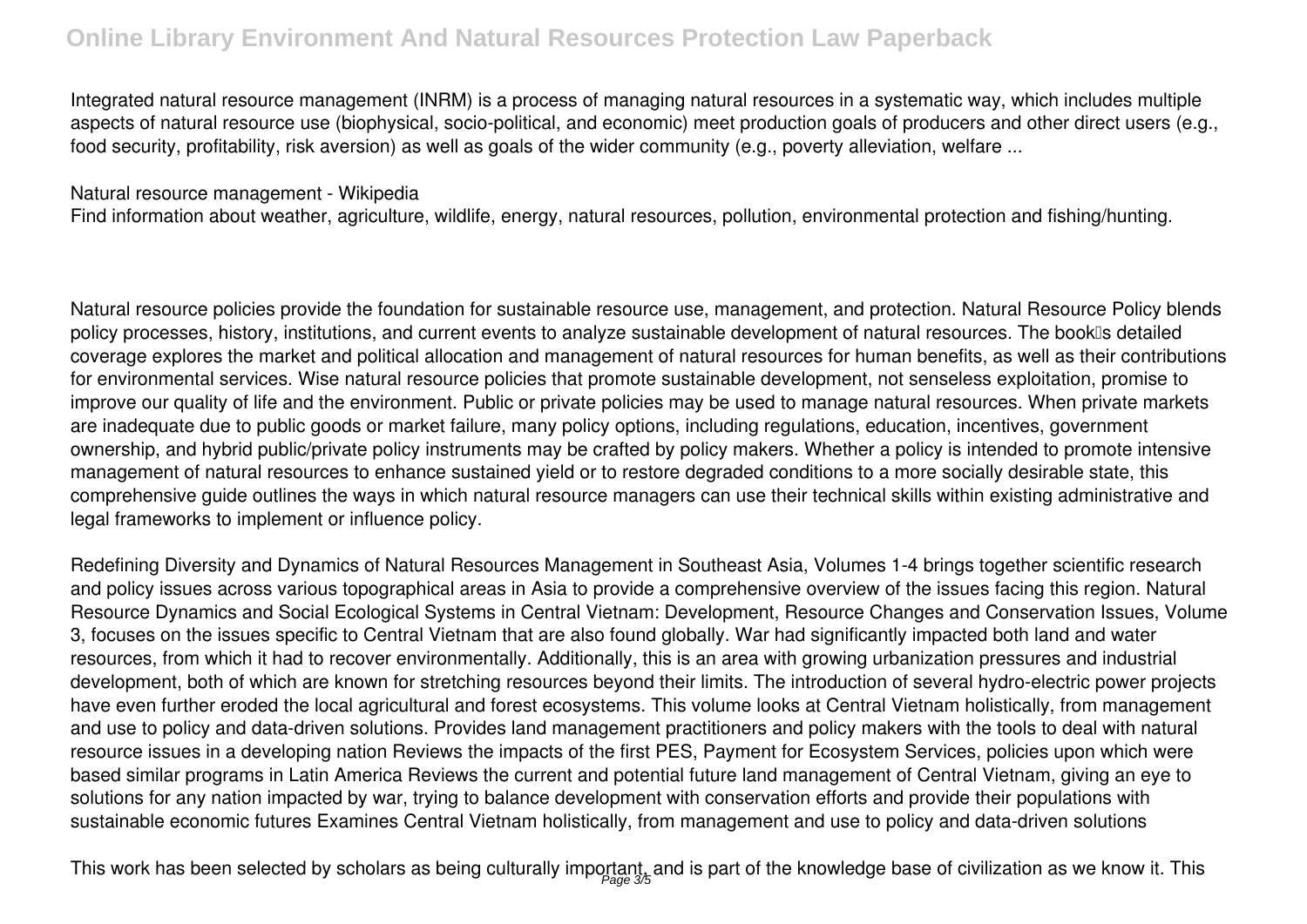## **Online Library Environment And Natural Resources Protection Law Paperback**

work was reproduced from the original artifact, and remains as true to the original work as possible. Therefore, you will see the original copyright references, library stamps (as most of these works have been housed in our most important libraries around the world), and other notations in the work. This work is in the public domain in the United States of America, and possibly other nations. Within the United States, you may freely copy and distribute this work, as no entity (individual or corporate) has a copyright on the body of the work. As a reproduction of a historical artifact, this work may contain missing or blurred pages, poor pictures, errant marks, etc. Scholars believe, and we concur, that this work is important enough to be preserved, reproduced, and made generally available to the public. We appreciate your support of the preservation process, and thank you for being an important part of keeping this knowledge alive and relevant.

Excerpt from Impact of Trade Agreements on U. S. Environmental Protection and Natural Resources Conservation Efforts: Hearing Before the Subcommittee on Environment and Natural Resources of the Committee on Merchant Marine and Fisheries, House of Representatives, One Hundred Third Congress, First Session on Environmental Impacts of a Free Trade Agreement; March 10, 1993 Prepared statement. Ader, Ralph, Public citizen, and Lori Wallach, director, Public Citizen' S Trade Program Prepared statement Ortiz, Hon. Solomon P. A U. S. Representative from Texas, and Chairman. About the Publisher Forgotten Books publishes hundreds of thousands of rare and classic books. Find more at www.forgottenbooks.com This book is a reproduction of an important historical work. Forgotten Books uses state-of-the-art technology to digitally reconstruct the work, preserving the original format whilst repairing imperfections present in the aged copy. In rare cases, an imperfection in the original, such as a blemish or missing page, may be replicated in our edition. We do, however, repair the vast majority of imperfections successfully; any imperfections that remain are intentionally left to preserve the state of such historical works.

This is the second EPR of Georgia published by UNECE. The report takes stock of the progress made by Georgia in the management of its environment since the country was first reviewed in 2001. It assesses the implementation of the recommendations in the first review (Annex I). It also covers nine issues of importance to Georgia concerning policymaking, planning and implementation, the financing of environmental policies and projects, and the integration of environmental concerns into economic sectors, in particular water management, waste management, risk management and forestry. The main outcome of the EPR is the recommendations, which were elaborated by the Expert Group, peer reviewed, discussed with a high-level delegation from Georgia and adopted by the UNECE Committee on Environmental Policy on 15 March 2010.